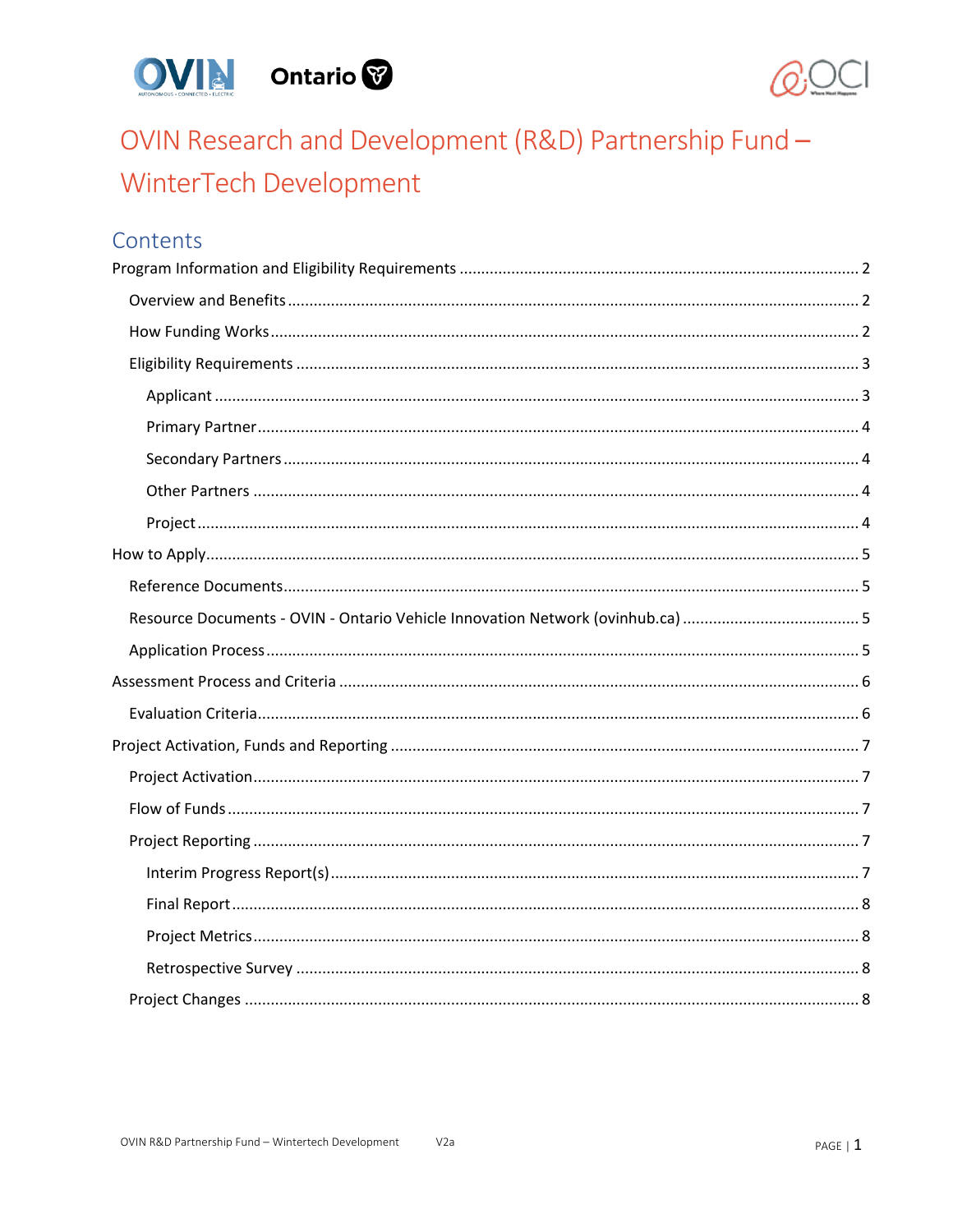



# <span id="page-1-0"></span>Program Information and Eligibility Requirements

# <span id="page-1-1"></span>Overview and Benefits

The R&D Partnership Fund – WinterTech Development program contributes up to one-third of eligible project costs for approved projects up to a maximum of \$500,000, with the remainder contributed by *Applicants* and/or **private** sector *Partners*. Project funding can be used towards technology/product/service development, validation, testing, piloting, demonstration, commercialization, and deployment of mobility products and services in severe winter weather conditions, in the following Priority Areas:

- Mass light vehicles (e.g., cars, trucks, and vans)
- Heavy duty vehicles (including commercial vehicles, trucks, buses, RVs, and others used for goods movement)
- Transportation infrastructure
- Intelligent Transportation Systems (ITS)
- Transit-supportive systems and vehicles

At project completion, *Applicants* and *Partners* are required to demonstrate their product and/or service developed or advanced through Ontario's support. Please note that any public communications about the project, OVIN, or Ontario funding will require review and approval from OCI prior to release. Sharing information and achievements through showcase events and media communications is encouraged and will be supported.

**NOTE:** OVIN does not preclude the testing and/or demonstration of automotive and mobility technologies anywhere in Ontario, subject to Ministry of Transportation's (MTO's) Pilot Project (0. Reg. 306/15, under [Highway Traffic Act, R.S.O. 1990, c. H.8\)](http://www.ontariocanada.com/registry/view.do?postingId=26147&language=en) and all other applicable laws and regulations.

| Benefits to applicants and partners                     | Benefits to society                                  |
|---------------------------------------------------------|------------------------------------------------------|
| Commercialization of Ontario-made<br>$\bullet$          | Increased road safety<br>$\bullet$                   |
| technologies                                            | Better road condition monitoring                     |
| Demonstration of Ontario-made<br>$\bullet$              | Better collection and analysis of<br>$\bullet$       |
| technologies to potential customers                     | transportation-related information                   |
| Relationships with researchers to extend<br>$\bullet$   | Innovative new products and services to<br>$\bullet$ |
| company R&D                                             | improve driver performance                           |
| Marketable solutions to current challenges<br>$\bullet$ | Reduced environmental and carbon<br>$\bullet$        |
| Public/private partnerships<br>$\bullet$                | footprint                                            |

### <span id="page-1-2"></span>How Funding Works

| OVIN Contribution | <b>Reimbursement</b> of one-third (maximum) of total eligible project costs, up |
|-------------------|---------------------------------------------------------------------------------|
|                   | to \$500,000 triggered by submission and approval of quarterly reports          |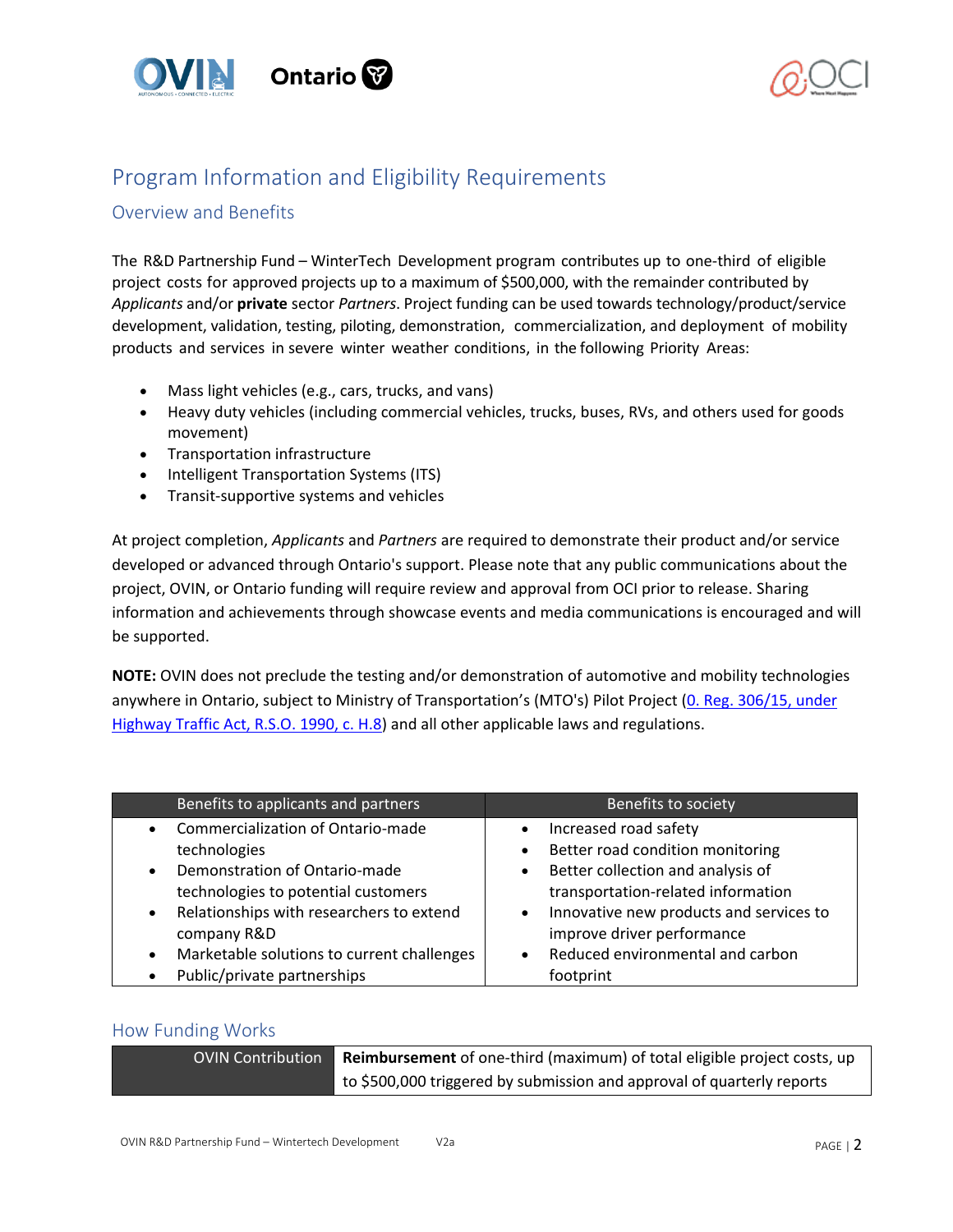



| <b>Matching Requirement</b> | Two-thirds (minimum) of total eligible project costs (i.e., minimum 2:1<br>match to OVIN contribution)                                                                                                                        |
|-----------------------------|-------------------------------------------------------------------------------------------------------------------------------------------------------------------------------------------------------------------------------|
|                             | Contribution match may come from Applicant and/or Partners<br>$\bullet$<br>Contribution match MUST be in the form of private sector<br>$\bullet$<br>contributions, and be unencumbered from other government<br>grant sources |
| Example                     | Total eligible project costs = \$400,000                                                                                                                                                                                      |
|                             | Maximum OVIN contribution = $$133,000$<br>$\bullet$                                                                                                                                                                           |
|                             | Minimum Private Sector contribution = $$267,000$<br>$\bullet$                                                                                                                                                                 |
| <b>Funding Recipient</b>    | OVIN funds flow only to the Applicant. The Applicant is responsible for                                                                                                                                                       |
|                             | reimbursing Partners, if applicable.                                                                                                                                                                                          |

- Refer to the Eligible Expenditures Guide (Resource Documents OVIN Ontario Vehicle Innovation [Network \(ovinhub.ca\)\)](https://www.ovinhub.ca/resource-documents/) for full details.
- All project activities must be performed within Ontario unless written approval has been obtained from OCI before submission of an application.
- OCI may reimburse expenses incurred after the application approval date. The Funding Agreement must be executed by relevant parties before a project is activated. Until activation is complete, project expenses are incurred at the risk of the participants.
- Collectively, the *Applicant*, *Primary Partner*, and *Secondary Partners* must achieve a 2:1 private sector contribution to the project. The contribution must be unencumbered; that is, it cannot be used to leverage other public funds to pay for a portion of the same activity.
- Contributions from public entities (municipalities, transit authorities, academic institutions, local electricity distribution companies, government agencies, provincial and federal departments and grant programs, etc.) do not constitute eligible sources of matching.
- *Applicants* and *Partners* will be required to disclose all sources of funding being applied for and/or received for the project.

# <span id="page-2-0"></span>Eligibility Requirements

<span id="page-2-1"></span>Applicant

- A small- and medium- sized enterprise (SME) with fewer than 500 global full-time employees.
- May be an *Applicant* on only one R&D Partnership Fund project at a time.
- Must have registered operations (R&D, manufacturing, product management, etc.) in Ontario.
- *Applicants* who have received over \$500,000 of funding from OCI administered programs in their lifetime (excluding TalentEdge) are required to obtain OCI approval before a new application for funding is initiated. Your Business Development Manager can guide you through the process.
- The *Applicant* is a co-signatory to the Funding Agreement.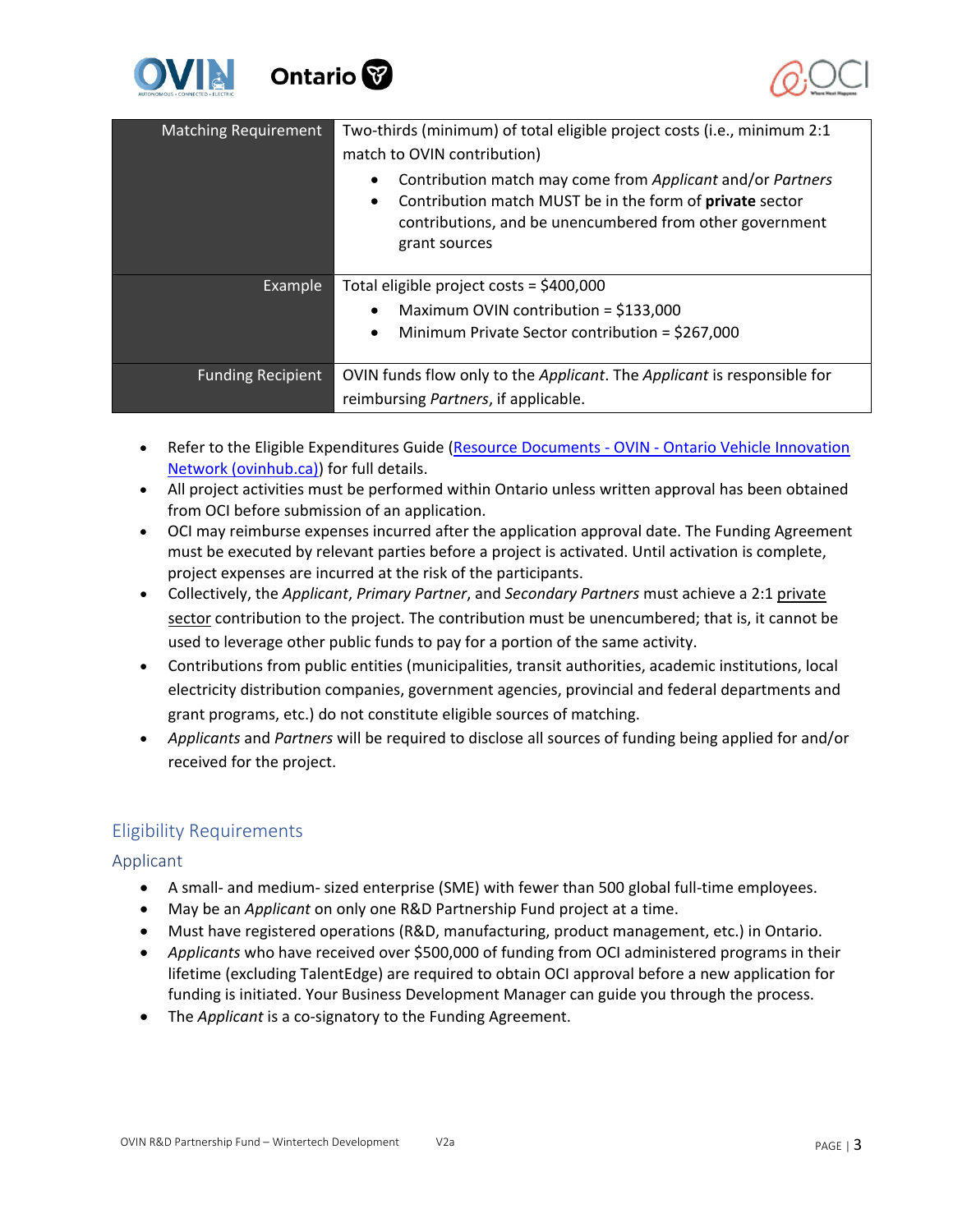





### <span id="page-3-0"></span>Primary Partner

A *Primary Partner* is an organization directly participating in the R&D project and whose participation demonstrates "market pull" (e.g., as a customer) for the *Applicant's* technology.

- The *Primary Partner* may participate in multiple concurrent projects.
- The *Primary Partner* is a co-signatory to the Funding Agreement.

The *Primary Partner* may be:

- Small and Medium-Sized Enterprises (SMEs)
- National and Multi-National Enterprises (NEs and MNEs)
- Academic institutions (as clients only)
- Municipalities
- Transit Authorities
- Crown Corporations
- Indigenous Communities
- Not-For-Profit Organizations representing industry

#### <span id="page-3-1"></span>Secondary Partners

*Secondary Partners* are additional organizations directly contributing **matching leverage** to the project.

- *Secondary Partners* may participate in multiple concurrent projects
- *Secondary Partners* are co-signatories to the Funding Agreement.

*Secondary Partners* may be:

- Small and Medium-Sized Enterprises (SMEs)
- National and Multi-National Enterprises (NEs and MNEs)
- Not-For-Profit Organizations (such as industry associations and Not-For-Profit Organizations with non-public sources of funding)

### <span id="page-3-2"></span>Other Partners

*Other Partners* are organizations – such as public entities – providing support to the project, which can be recorded as an "other contribution" but do not contribute to the 2:1 private sector matching contribution requirement. *Other Partners* do not co-sign the Funding Agreement.

### <span id="page-3-3"></span>Project

- One *Applicant* and minimum of one *Primary Partner*.
- Unlimited number of additional *Secondary Partners,* or *Other Partners* can join.
- *Applicant* and *Primary Partner* must have an arm's-length business relationship.
- Project activities are carried out in Ontario.
- Minimum 2:1 contribution match by *Applicants* and/or private sector *Partners*.
- Projects can be up to 24 months in duration.
- This program is not intended for research to prove feasibility or basic technology research. Projects should be at Technology Readiness [Level 5-9.](https://www.ic.gc.ca/eic/site/ito-oti.nsf/eng/00849.html)
- Typical project activities include technology development, demonstration, product/service validation, testing, certification, and piloting mobility products and services in severe winter weather conditions.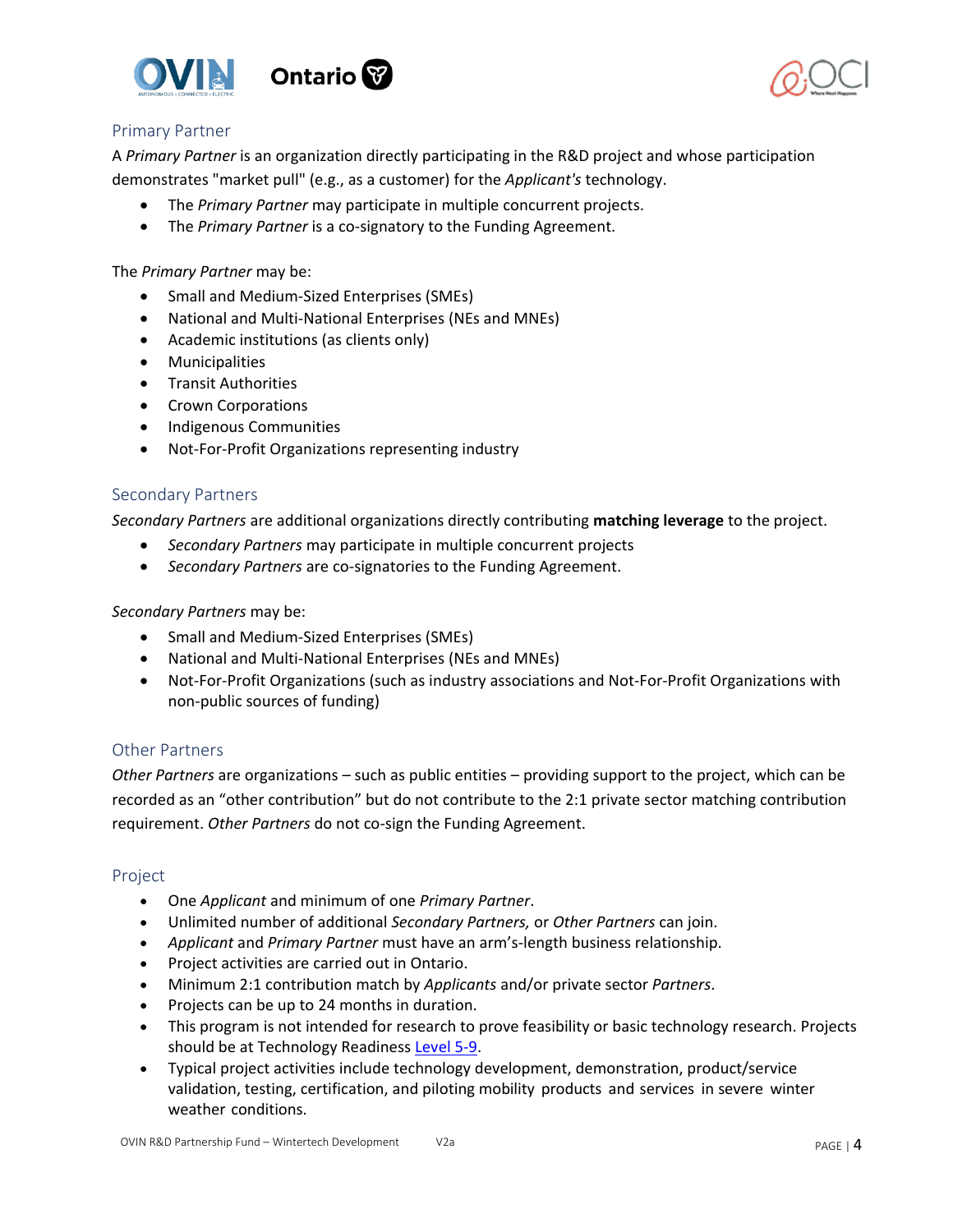



- Intellectual Property (IP) arising from a project will be managed by project *Applicant* and *Partners* as OCI does not claim or manage IP rights.
- *Applicant* and *Partners* should demonstrate close collaboration and scalable outcomes with high potential for commercialization, strong commercial pull, competitive advantage, and alignment with intended program benefits.
- Eligible projects **MUST** include demonstration of actual products/services that can be showcased in Ontario at events, on the road, to OCI and its partners, and/or at customer sites.

# <span id="page-4-0"></span>How to Apply

## <span id="page-4-1"></span>Reference Documents

The OCI Funding Agreement, the Eligible Expenditures Guide, the EOI Questionnaire, the Full Proposal Questionnaire, the Letter of Support Template, and the Data and Information Sharing Protocol (DISP) documents are available for your perusal here:

<span id="page-4-2"></span>Resource Documents - OVIN - [Ontario Vehicle Innovation Network \(ovinhub.ca\)](https://www.ovinhub.ca/resource-documents/)

### <span id="page-4-3"></span>Application Process

Applications to the OVIN R&D Partnership Fund – Wintertech Development - are accepted during open funding rounds. Deadlines are posted on ovinhub.ca.

The OVIN R&D Partnership Fund – Wintertech Development - contains two stages: an Expression of Interest (EOI), and a Full Application. Both stages are developed and submitted using OCI's AccessOCI web portal.

1. To begin the EOI submission process, please complete a client intake form [\(Resource Documents -](https://www.ovinhub.ca/resource-documents/) OVIN - [Ontario Vehicle Innovation Network \(ovinhub.ca\)\)](https://www.ovinhub.ca/resource-documents/).

**Please note:** Completion of this form does not constitute an application for funding.

An OCI Business Development Manager (BDM) will contact you to discuss the opportunity and assist you with developing your EOI (and eventual full application).

- 2. *Applicants* submit their EOI for internal and external review.
- 3. *Applicants* whose EOI are selected by the EOI External Review Panel (ERP) will be invited to submit a Full Application to OCI.
- 4. Your BDM must endorse your application for eligibility and suitability prior to submission.
- 5. *Applicants* who meet a minimum scoring threshold will be invited to present their proposals in person or by video conference to the ERP.
- 6. ERP makes funding recommendations to OCI's Internal Review Panel (IRP).
- 7. IRP, comprised of senior OCI staff, makes the final decision.
- 8. Successful *Applicants* will be notified by OCI and provided an outline of conditions and additional information necessary to activate the project.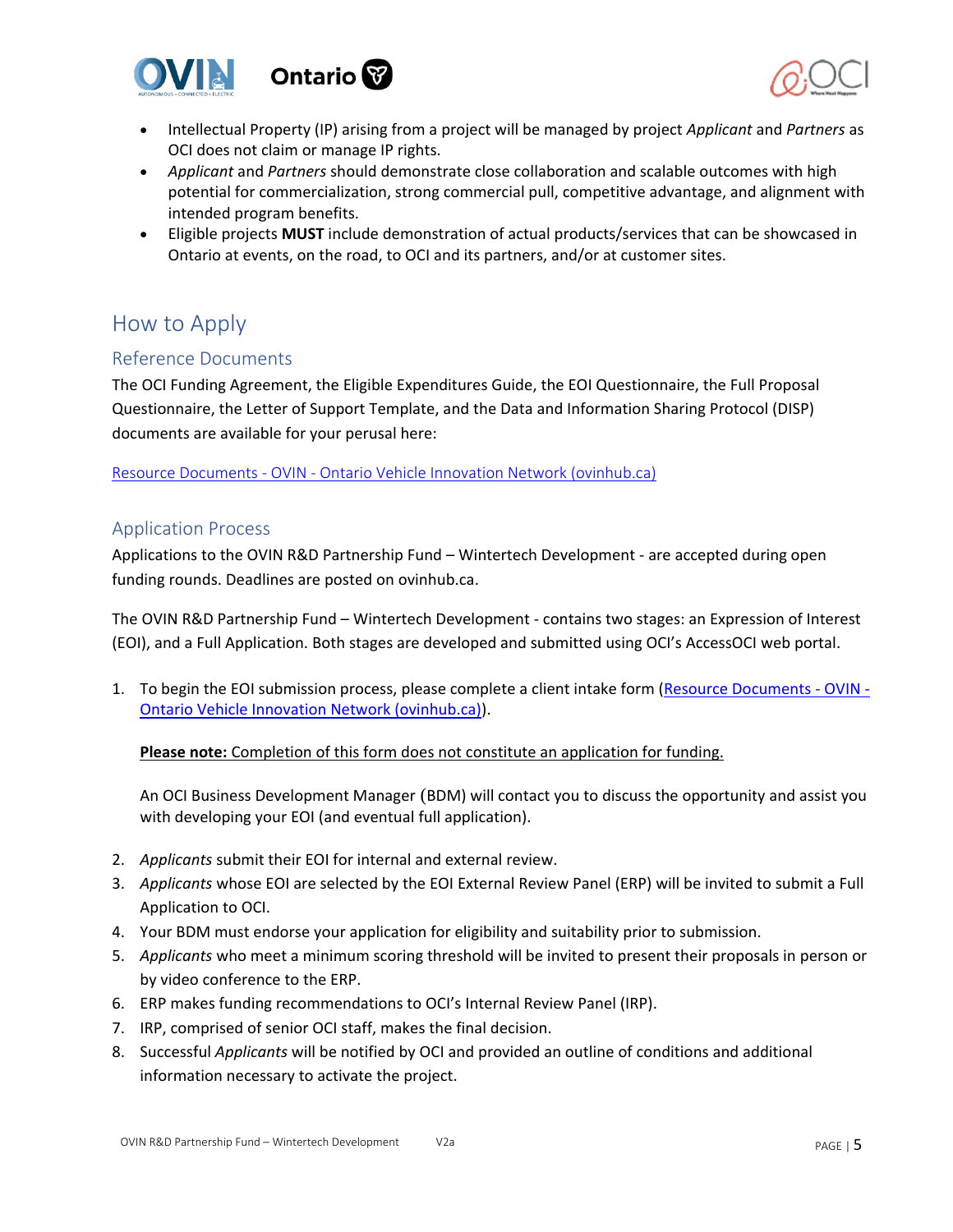



9. *Applicants* who are not selected will be notified by OCI. Feedback on the decision can be provided by their BDM.

#### *Notes on proposal submission:*

Applications must be accompanied by a signed Letter of Support (LOS) from contributing Partner organizations, confirming financial commitment to the project, activities, duration, resources as a "Project Contributor/Partner," and acknowledgement of the requirement to sign the standard OCI Funding Agreement. A template is available as reference; although its use is optional, all items listed must be included in your letter.

*Applicants* should start negotiations with their project *Partner(s)* regarding intellectual property (IP) preferably before submission of the application.

# <span id="page-5-0"></span>Assessment Process and Criteria

The OVIN R&D Partnership Fund – Wintertech Development - is a discretionary, non-entitlement program with limited funding. OCI will fund qualified projects with potential for the greatest economic benefits and contribution to transportation advancements to Ontario. Not all eligible applications can be funded.

All eligible applications are assessed on their merit and reviewed against program objectives and evaluation criteria.

EOIs and Full Applications are internally reviewed for eligibility, completeness, and financial compliance, prior to evaluation by independent external reviewers with domain and sector expertise. All reviewers are bound by Non-Disclosure Agreements (NDAs). The final funding decision is made by OCI.

### <span id="page-5-1"></span>Evaluation Criteria

Evaluation criteria include, but are not limited to, the following:

- Clarity of the challenges, significance of the market opportunity, expected economic benefit to the companies and Ontario (e.g., new revenues, job creation/retention, productivity improvements), and potential benefit/contribution to Ontario's transportation ecosystem (e.g., infrastructure, systems, and vehicles).
- Technical merit, novelty, and ability of the innovation to address challenges and market opportunities.
- Expertise and experience of the team members, clarity of roles and responsibilities, and evidence of collaboration.
- Potential impact and outcomes to the automotive and smart mobility sector, social, environmental, and/or other benefits (i.e., leading to globally competitive business and market opportunities).
- Clarity, feasibility, and appropriateness of the project plan and budget.
- A clear strategy and capacity to bring the results to market and/or implement proposed solutions
- Overall quality and completeness of the application.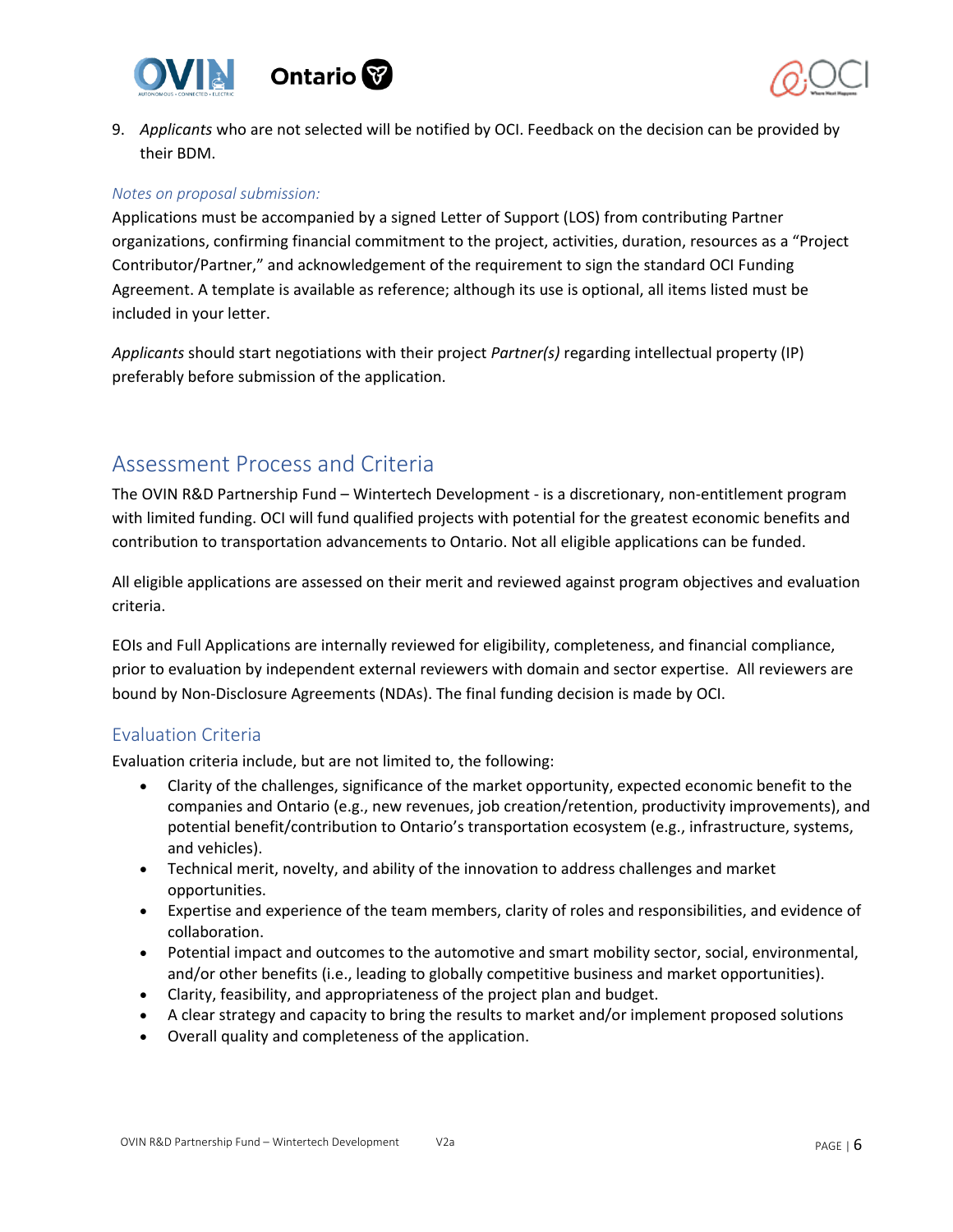



# <span id="page-6-0"></span>Project Activation, Funds and Reporting

### <span id="page-6-1"></span>Project Activation

- The *Applicant*, *Primary Partner*, and *Secondary Partners* must execute the OCI Funding Agreement, within 30 days of the announcement of award.
- The executable agreement with schedules specific to the approved proposal will be generated through our online management system and sent to all contracting parties.

### <span id="page-6-2"></span>Flow of Funds

- OCI funds flow only to the *Applicant*. The *Applicant* is responsible to reimburse *Partners*, if applicable.
- Reimbursements are triggered by the submission and approval of reports.
- Reimbursement claims from *Applicant* to OCI are made when submitting quarterly mid-term and final reports and paid following approval.
- An advance payment of up to 10 per cent, at the sole discretion of OCI, is released upon activation of the project.
- 10 per cent hold-back remitted upon submitted and approved final report.
- Payments are based on the total OVIN award project value.

# <span id="page-6-3"></span>Project Reporting

A major component of OVIN is the generation and analysis of data and information to support Ontario's automotive and mobility ecosystem (e.g., governments, broader public-sector organizations, industry, postsecondary institutions, transportation authorities, etc.).

**OCI will not be collecting, analysing or otherwise handling and disseminating data and information considered by applicants to be proprietary, commercially sensitive, or publicly sensitive. OCI will work with applicants to ensure that the collection of information reflects specific project design or business needs and supports their interests. Please refer to DISP for details.**

Reporting instructions and templates will be sent to successful parties at the time of reporting. Reports must be received and approved by OCI prior to release of funds for eligible claims.

#### *Notes:*

- Applicants MUST retain all proof of purchases, receipts, and other relevant documentation relating to eligible expenses.
- Completion of all required reports is a contractual obligation to receive funding from OCI.

The following project reports will be required:

### <span id="page-6-4"></span>Interim Progress Report(s)

Quarterly reports (based on OCI's fiscal year starting April 1), including progress, project metrics, data, and information requirements, claim form, proof of expenditures, and partnership contributions, financial